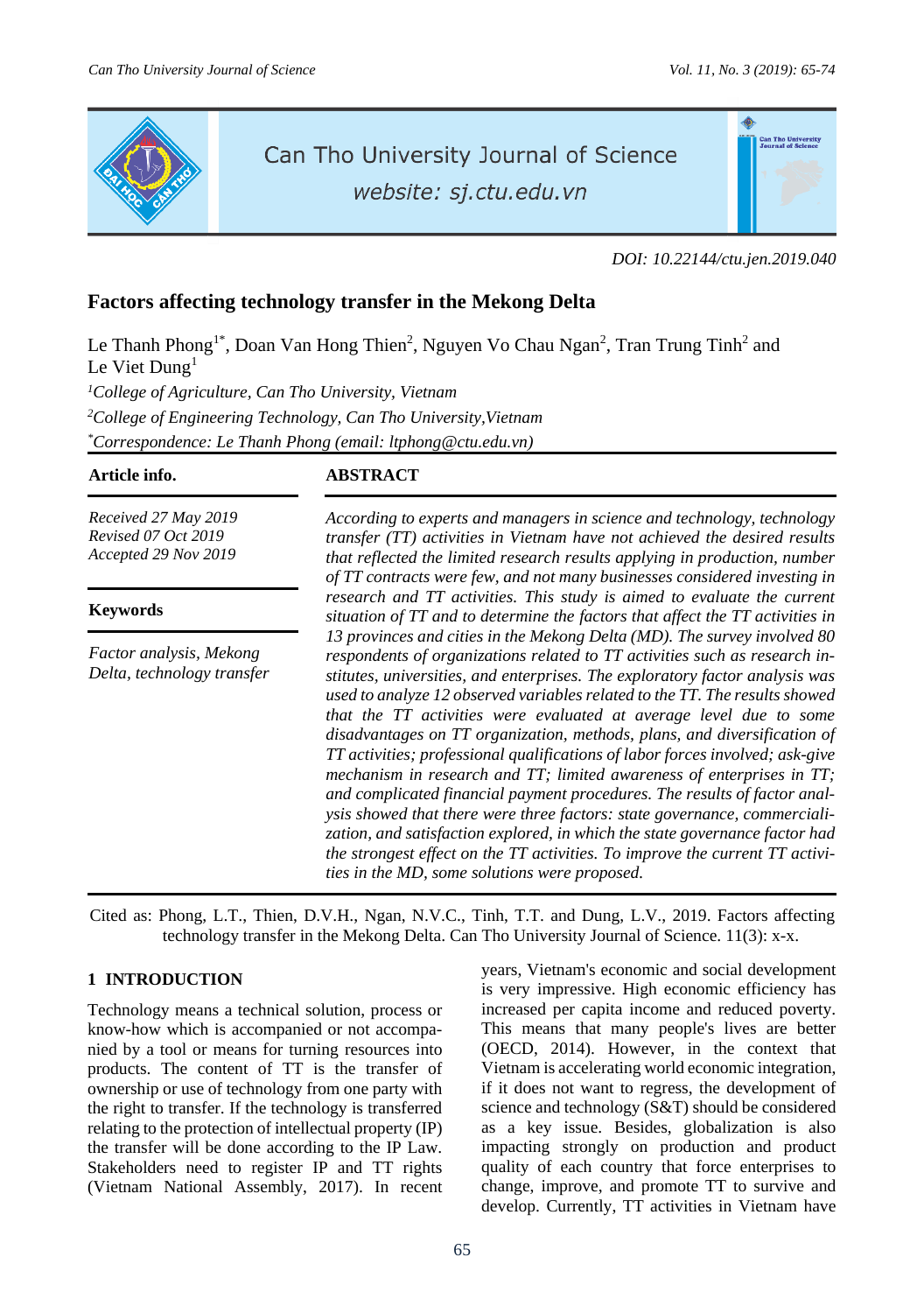not achieved the desired results that are reflected in the limited rate of research results put into practice, the number and value of TT contracts are still less, and not many businesses notice investment in research and TT activities. Activities of Vietnamese enterprises on innovation, research and development (R&D) are still low when only about 5% of businesses have their own R&D facilities, and only nearly 7% of enterprises are implementing technology research and reception, and many businesses receive technology but do not have an R&D facility. Nearly 80% of Vietnamese enterprises do not have R&D facilities or do not have technology access strategies, so TT activities are slow, narrow, and not diverse (Thu Ha, 2017). In addition, TT from foreign countries to Vietnam is also modest, mainly the TT between the overseas parent company for its subsidiaries in Vietnam through FDI (foreign direct investment) projects (Pham Trung Hai, 2017).

In the Mekong Delta (MD), many research and TT activities have been implemented associated with policies and socio-economic development orientations of provinces and cities in the region. Most S&T projects and research topics in the region focus on agriculture and fishery processing industry. Typically in rice cultivation, many promising varieties used in large scale production with high yield, good quality, pest resistance that have been studied and selected. Technological advances in farming are transferred to farmers effectively in paddy fields and orchards as an integrated pest management program, application of the programme of three reductions, three increases (reducing the amount of seeds, reducing pesticides and fertilizers, but still helping to increase rice yield and quality, and economic efficiency) in rice production; techniques of off-season flowering stimulation, vegetable growing with drip irrigation system to save water in Vinh Long, Tien Giang, Ben Tre, Tra Vinh provinces. The research results on livestock are also applied bringing efficiency such as leaning pigs, beef quality, improvement of goat stocks and waterfowl in the direction of collecting milk, eggs. In the aquaculture sector, researches have been conducted to test models of tiger prawns, giant freshwater prawns and fish, and disseminate technical procedures for farmers. In addition, in the field of industry, the investment in supporting enterprises to innovate equipment and technology is paid attention by the provincial authorities in the region, acquire advanced technology and put into production for contributing to raising high productivity and product quality. Typically the technology applications were processing coconut products (Ben Tre and Tra Vinh provinces), rice

polishing (Dong Thap and Tien Giang provinces), sugar (Soc Trang, Can Tho, and Tra Vinh provinces), aquatic products and seafood (Bac Lieu, Ca Mau, and Soc Trang provinces), and pharmaceutical preparation technology (Can Tho, Vinh Long, and Dong Thap provinces) (Kieu Anh, 2010). In the period of 2016-2018, to be a prerequisite for TT, the localities in the MD region have implemented 631 projects and research topics, of which 9 natural science tasks accounted for 1.4%; 158 social and humanities tasks accounted for 25%; 282 agricultural science tasks accounted for 44.7%; 94 scientific and technological tasks accounted for 14.9%, and 88 medical and pharmaceutical tasks accounted for 13.9%. After studying the scientific results were created products with high S&T content that can be applied in production with high efficiency (MOST, 2018).

With a natural area of 3.96 million hectares, agricultural production of the MD region accounts for 50% of rice production, 65% of aquatic production, and 70% of fruit production of all kinds. Along with that, the crop cultivation and fishery industry has many opportunities to develop. However, to take the above advantages, there must be big changes in awareness. Currently, agricultural resources (rice, shrimp, and Pangasius) in the MD are contributing significantly to national exports with over US\$1 billion per year. From these advantages, the MD agriculture has received much attention from scientists, experts, and many large enterprises and corporations involved in investment (VCEN, 2018). Investment of technology in production is considered the most effective way to help the MD to promote agricultural restructuring and sustainable development, especially in the context of climate change taking place faster than forecast (Quynh Nga, 2018). The Government has a policy to develop the regional economy, the localities need to coordinate and make use of the technology of industry 4.0 to improve the skills of labor, high S&T application in production especially create a development space for private businesses (Phuoc Tuan, 2019). However, according to experts and managers, the role of S&T in socio-economic development in the MD has not been as expected, S&T has not really been considered a key driver. The smart and advanced technologies that contribute to increasing productivity and product quality, increasing the competitiveness of goods have not been widely applied. The changes from traditional agriculture to modern agriculture have been slow. Many scientific research results have been transferred and put into application, but the commercialization is not high, the ability of research results multiplication of local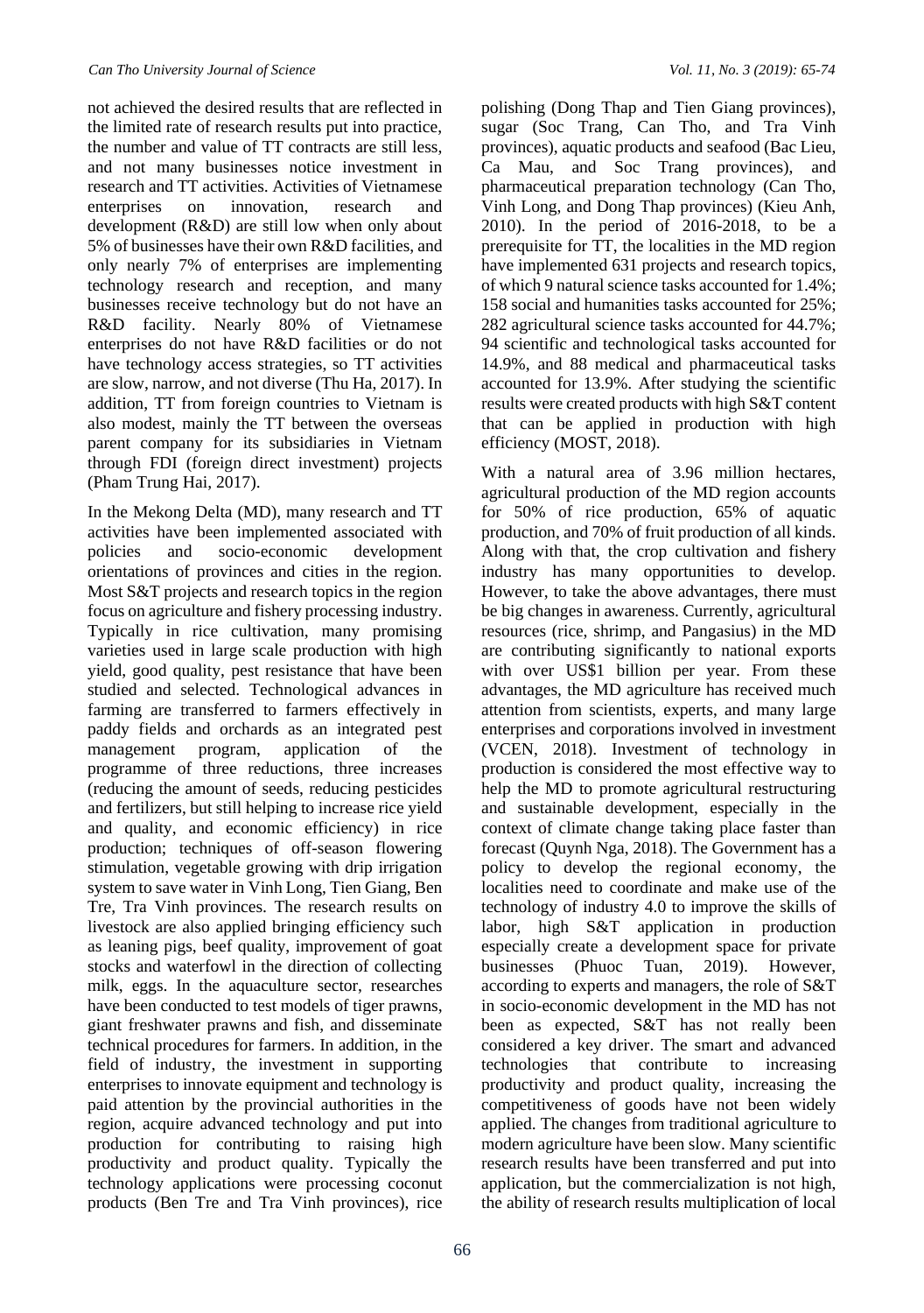units is limited (Hong Dang, 2018). Activities of TT between institutes, universities, and research centers to enterprises that are still passive, local area and small-scale, and lack of links between technology offers and receivers. In addition, the technology innovation after the TT is less attention (Pham Trung Hai, 2017). Therefore, it is necessary to have a survey and find out the main factors that have important influences on TT activities in the MD.

#### **2 MATERIALS AND METHODS**

The study was carried out from December 2018 to April 2019 in 13 provinces and cities in the MD applying stratified, non-probability sampling method. The sample size was chosen to investigate, according to criteria greater than 25 or 30 (Hogg and Tanis, 1983). Interviews were conducted by online and direct interviews with prepared survey form that included the questions of TT status and assessment of TT activities. The evaluation questions performed with the Likert scale from 1 to 5 (1: very poor/very few; 2: poor/few; 3: average; 4: good/much; 5: very good/very much). There were three target groups selected in 13 provinces and cities in the MD consisted of (1) state management agencies (e.g. Department of S&T, Department of Agriculture and Rural Development, Center for S&T management) included 26 units with 39 S&T officials interviewed; (2) Research institutes, universities, and research centers included 8 units (e.g. Can Tho University, Can Tho University of Medicine and Pharmacy, Tay Do University, Cuu Long University, Vinh Long University of Technical Education, Kien Giang University, Tien Giang University, Mekong Delta Rice Research Institute), in which 31 subjects were Associate professors, PhDs, Masters, experts interviewed; and (3) enterprises included 10 companies that performed TT to serve production, of which 10 subjects were interviewed. A total of 80 respondents were involved.

The chi-square  $(\chi^2)$  test was performed to compare the frequency of evaluation levels of observed variables (survey questions). The Spearman correlation was applied to determine the correlation between observed variables. The exploratory factor analysis (EFA) method was applied with the aim of exploring the main potential factors of TT from a set of observed variables. Sapnas and Zeller (2002) reported that a sample size of 50 investigated objects could be used in factor analysis. The ratio between sample size and number of observed variables (N/p) should be in the ratio of 3/1, 6/1, 10/1, 15/1 or 20/1 (Williams *et al.*, 2010). In this study, the ratio of N/p was about 6/1 (80 subjects/12 observed variables), so it was possible to apply factor analysis. The

Varimax orthogonal rotation method was chosen to structure independent factors from a set of observed variables. The Kaiser criteria for eigenvalue > 1 was used to select factors extracted from observed variables. For factor loadings, the absolute value below 0.5 was applied. The factor scores were created by the Anderson-Rubin method to check the independence (orthogonality) of the extracted factors. Based on analysis of the situation of TT implementation in Vietnam (Pham Trung Hai, 2017), 12 observed variables of Law on TT, Procedures of TT, Incomes of TT, Costs of TT, Supply-demand of TT, Information about TT, Enterprise human resources, Demand of TT, Efficiency of TT, Supports of the State, Infringement of IP, and Handling of IP Infringement were analyzed. Explaining the results of the factor analysis involves examining the variables that are attributed to a factor and suggesting a name or subject for that factor. Each factor should be formed from at least two variables. The Cronbach's Alpha reliability coefficient was used to check the internal consistency of observed variables.

### **3 RESULTS AND DISCUSSION**

### **3.1 Evaluation of TT activities**

The results of the chi-square test showed that the evaluation frequencies in the twelve observed variables were statistically significantly different (Table 1). The level of evaluation of nine variables as Procedures of TT, Incomes of TT, Costs of TT, Supply-demand of TT, Information about TT, Enterprise human resources, Efficiency of TT, Infringement of IP, and Handling of IP infringement that was at average level and was statistically significantly different compared to other levels of evaluation. Overall, the evaluation results showed that many contents of TT activities were still not highly effective. This was quite consistent with the judgment of Pham Trung Hai (2017) and Hong Dang (2018). However, the positive side had also been shown through the law on TT which was promoted efficiently, the supports of the State on TT was evaluated well, and the demand of TT was increased in the MD.

Evaluation of the Ministry of S&T showed that in Vietnam, the use of outdated and very outdated equipment accounted for more than 50% of the total amount of equipment, and modern equipment was only about 10%. For small and retail enterprises, the level of outdated equipment use was up to 70%. In the context of global integration and trade liberalization, the competitive pressure has been created that forces enterprises to constantly innovate technology. In Vietnam, however, small and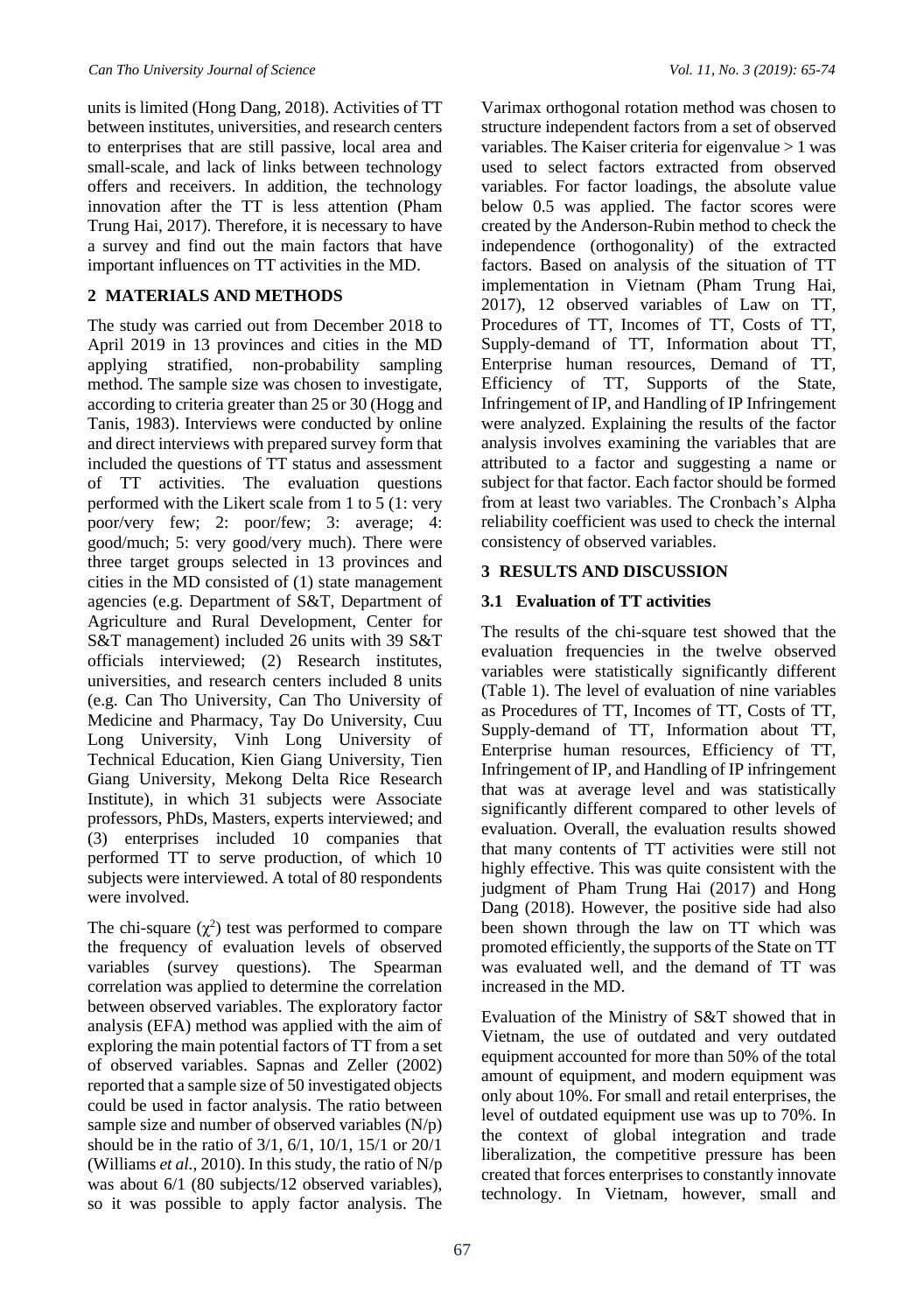medium sized enterprises do not have the potential to buy expensive and modern machinery and equipment, so they can only import second-hand machinery from developed countries or new inexpensive and inefficient machines. Many experts stated that one of the reasons for the above situation is that the Law on TT has not kept up with the trend of reform and innovation in the development of economy and S&T. The regulations on technology market development have not fully covered such issues as intermediary organizations, technology supply, and technology demand sources. The open policy in TT management has also caused negative impacts on the process of receiving TT. In addition, the review of the TT in the investment projects has not been fully regulated, creating a loose in management, inspection, supervision of technology in the process of investment and project implementation (Nhat Minh, 2018). In recent years, the State has issued a number of preferential regulations on technological innovation and technology improvement, investment in industrial

development and new products. The interest rate support, new products are supported 30-50% of TT costs and 100% of technology ownership registration costs (in Tra Vinh province) that has accelerated the TT in the localities (Kieu Anh, 2010). The amended Law on TT 2017 has many new regulations to create a favorable legal environment, promote innovation, apply and transfer technology, serve sustainable development of the country in a new context. According to this law, the State issued policies to support innovative startup enterprises in the following areas: determining ownership and use rights of assets arising from scientific research results and technology development; fund for development of S&T, National Technology Innovation Fund and credit institutions are entitled to receive this property to ensure investment loans, projects to start creation and innovation, and production development. Organizations and individuals who invest and support startup innovation are entitled to tax incentives (Hanh Nguyen, 2017).

| Table 1: Evaluation of TT activities (use of frequencies) |  |
|-----------------------------------------------------------|--|
|-----------------------------------------------------------|--|

|    | No. Contents $(*)$          | Very poor/<br>Very few | Poor/<br><b>Few</b> | Average |    | Good/ Very good/<br>Much Very much | $\chi^2$ | Sig.    |
|----|-----------------------------|------------------------|---------------------|---------|----|------------------------------------|----------|---------|
|    | Law on TT                   |                        | 10                  | 26      | 38 | 6                                  | 32.8     | p<0.001 |
|    | Procedures of TT            |                        | 5                   | 42      | 30 | 3                                  | 54.9     | p<0.001 |
| 3  | Incomes of TT               |                        | 10                  | 41      | 26 | 3                                  | 43.3     | p<0.001 |
| 4  | Costs of TT                 |                        | 22                  | 43      | 10 | 3                                  | 72.9     | p<0.001 |
|    | Supply-demand of TT         | 3                      | 21                  | 47      | 8  | $\mathcal{L}$                      | 90.1     | p<0.001 |
| 6  | Information about TT        |                        | 26                  | 37      | 10 |                                    | 55.9     | p<0.001 |
|    | Enterprise human resources  |                        | 10                  | 51      | 14 |                                    | 101.9    | p<0.001 |
| 8  | Demand of TT                |                        | 10                  | 29      | 32 | 4                                  | 45.4     | p<0.001 |
| 9  | Efficiency of TT            |                        | 11                  | 54      | 13 | $\overline{\mathcal{L}}$           | 80.5     | p<0.001 |
| 10 | Supports of the State       |                        | 6                   | 33      | 37 |                                    | 76.5     | p<0.001 |
| 11 | Infringement of IPR         | 4                      | 30                  | 34      | 9  |                                    | 55.1     | p<0.001 |
| 12 | Handling of IP infringement |                        | 12                  | 42      | 22 |                                    | 70.0     | p<0.001 |

*(Source: Survey data in 2019)*

*(\*): Law on TT: effectiveness of TT Law; Procedures of TT: open and clear TT procedures of the research institutes, universities, and research centers; Incomes of TT: incomesfor author(s) in TT (e.g. at Can Tho University the collective or individual that creates a technology is entitled to 75% of the proceeds from the contract on the TT); Costs of TT: TT costs comparing with the financial capacity of the enterprise; Supply-demand of TT: connection of supply and demand of TT with enterprises; Information about TT: information about TT of research institutes, universities, and research centers; Enterprise human resources: capability of human resources to receive TT of enterprises; Demand of TT: demand for TT of enterprises; Efficiency of TT: TT efficiency of research institutes, universities, and research centers; Supports of the State: Supports for TT of the State (e.g. fundings, infrastructures, human resources); Infringement of IP: status of IP infringement; Handling of IP infringement: handling effects of IP infringement of the State.*

According to experts, the TT activities have made a great contribution to the agricultural achievements of the MD with over 30% of the added value of agricultural production (VCEN, 2018). Therefore, in order to have a better development it should be to strengthen the TT activities according to the needs of enterprises. Therefore, in order to have a better

development step attention should be paid to strengthening TT activities according to the needs of enterprises. The event TechDemo (2018) in Can Tho City showed that it received and treated 100 TT needs of enterprises and organizations in the Southern region; provided 2,500 sources of information of domestic and foreign technology on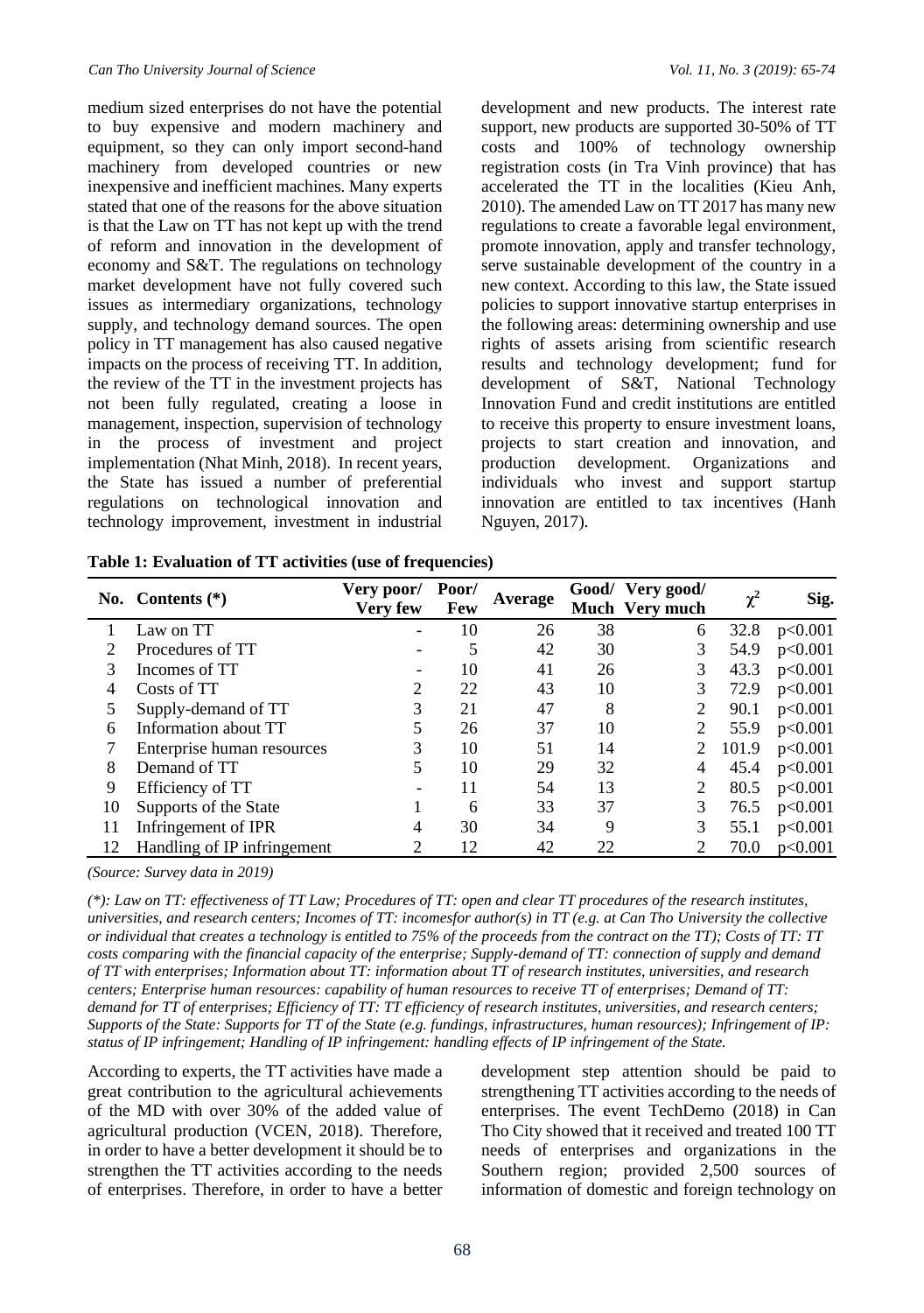technological data system and technology manual; more than 500 products/processes of technologies/equipment of 128 domestic and international units were exhibited and performed at the event (with nearly 100 technologies from Korea, France, Israel, and Japan). This event showed that the demand for TT of enterprises was increased (Bao Lam, 2018). The TT process can be called "push technology" or "pull demand". While new technology development methods are dominating the field of research attention should be paid to TT on demand. Companies that are capable of meeting technology needs pay close attention on demand of TT, which means companies must know and clearly explain the technology they need. In addition, the ability of company to use technology and also the open TT procedures are also important factors. Companies that are capable of using high technology are likely to succeed in TT on demand, which is contrary to previous simple thinking that companies want TT because they lack technology. The capability of the technology receiver can affect **Table 2: Evaluation of disadvantages of TT activities**

the quality of TT leading to successful TT or not (Jun and Ji, 2016).

According to Pham Trung Hai (2017), although there have been very encouraging results the TT activities have not yet to meet the requirements of socio-economic development in each locality as well as the whole region. The S&T potentials in most localities were still limited, the technical facilities and technological services were inferior, and the TT management departments were often integrated in scientific research units so did not have independent TT activities. Some financial mechanisms and regulations for scientific research were difficult that were being major barriers to S&T and TT activities throughout the region. In addition, research topics were often small scale, low scientific content, less novelty, practicality was not high that caused difficulties for TT to production and life (Kieu Anh, 2010). The above limitations reflected the average evaluation of many TT activities (Table 1), especially efficiency of TT (poor to average).

|     | <b>Contents</b>                                            | Ratio $\frac{1}{6}$ (*) |      |      |      |     |  |  |
|-----|------------------------------------------------------------|-------------------------|------|------|------|-----|--|--|
| No. |                                                            |                         |      | 3    | 4    |     |  |  |
|     | No systematic in TT management                             | 7.7                     | 48.7 | 25.6 | 10.3 | 7.7 |  |  |
|     | Restrictions on the method of organizing TT management     | 12.8                    | 35.9 | 35.9 | 15.4 | 0.0 |  |  |
|     | Lack of initiative in developing TT activity plans         | 38.5                    | 41.0 | 12.8 | 7.7  | 0.0 |  |  |
| 4   | Lack of human resource for TT management                   |                         | 17.9 | 56.4 | 15.4 | 2.6 |  |  |
|     | Restrictions on qualifications and capacity of TT managers | 7.7                     | 46.2 | 33.3 | 10.3 | 2.6 |  |  |
| 6   | Complicated financial payment procedures                   | 10.3                    | 43.6 | 25.6 | 17.9 | 2.6 |  |  |
|     | Poor diversification of TT activities                      | 7.7                     | 35.9 | 46.2 | 2.6  | 7.7 |  |  |
| 8   | Ask-Give mechanism in research and TT activities           | 12.8                    | 46.2 | 30.8 | 5.1  | 5.1 |  |  |
| 9   | Restrictions of awareness of enterprises on TT activities  | 0.0                     | 23.1 | 53.8 | 20.5 |     |  |  |

*(\*): 1: Do not agree; 2: Partially agree; 3: Agree; 4: Fairly agree; 5: Strongly agree (Source: Survey data in 2019)*

Table 2 showed that there were nine contents related to TT surveyed. The results agreed these were the contents that restricted TT activities in the MD. In general, the above contents focused on two major issues: the organization and management of TT, and the perception of TT of enterprises. This showed that the State management was crucial to TT activities and relationships with enterprises to help them to be well aware of the necessity of TT for improving production that was very important. According to Hanh Nguyen (2017), TT management activities in Vietnam so far had not regularly ensured the transfer of good technologies, modern and suitable technologies as well as limited outdated technologies that could affect the environment. Therefore, between State management and enterprises it is necessary to innovate thinking about TT to absorb foreign advanced technologies, but it must avoid technologies at risk to the

environment and security, and national defense. Last year the connection point of technology supply and demand in the MD (TechDemo 2018) had officially opened at Can Tho City and put into operation. The operation of the TechDemo 2018 expected to support effectively enterprises in the MD to implement technological innovations, connecting scientists and enterprises to quickly bring about scientific and technological results and products into production and business (Bao Lam, 2018).

#### **3.2 Correlation between observed variables**

Hinton *et al*. (2004) said that the value of Cronbach's Alpha coefficient of 0.7-0.9 is highly reliable and good for factor analysis. The calculated results showed that Cronbach's Alpha coefficient of reliability was 0.843 which is suitable for factor analysis.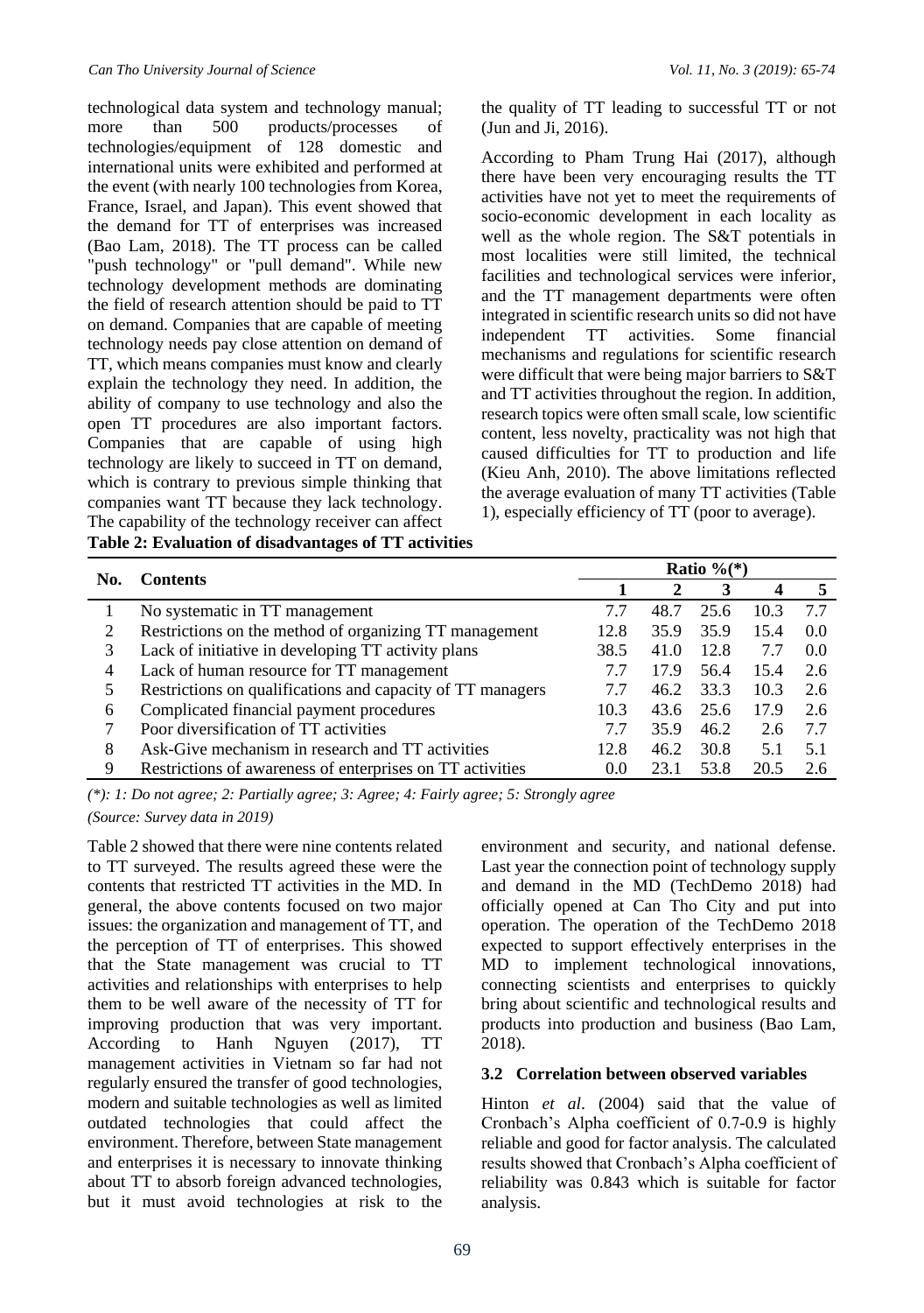The first step in factor analysis is to examine existing relationships between observed variables by calculating the Spearman correlation coefficients Rs. Their values constitute the correlation matrix (Table 3). If the observed variables are independent variables (orthogonal variables) that mean a lack of common variance. Therefore, the correlation matrix will be a uniform matrix from which the factors cannot be extracted. The correlation coefficients were statistically significant (5%, 1%) that could determine a structural relationship between observed variables. In other words, a set of observed variables containing the common variance or community of variables could be identified. Hair *et al*. (2014) classified the correlation coefficients in the correlation matrix by using the rule of R, where  $R = \pm 0.30$  is the minimum,  $R = \pm 0.40$  is important **Table 3: Correlation matrix of observed variables** and  $R = \pm 0.50$  is practical meaning. The results of correlation analysis (Table 3) showed that there were 11 out of 12 statistically significant correlation variables (excepted for Handling of IP infringement) at 1% and 5%, and most of them have coefficient values >0.3. In order to increase the TT efficiency, it was necessary to increase the demand of TT of enterprises, to implement open TT procedures of the research institutes, universities, and quality of enterprise human resources to receive TT. The increase in efficiency of Law on TT was correlated with the implementation of transparent and clear TT procedures, handling IP infringement situation, and the satisfaction of TT incomes. The demand for TT of enterprises increased when strengthening information and efficiency of TT.

| <b>No. Contents</b>          | TТ                       | the State                | of TT     | of TT     | Law on Support of Demand Procedures Information Efficiency<br>about TT | of TT      |
|------------------------------|--------------------------|--------------------------|-----------|-----------|------------------------------------------------------------------------|------------|
| 1 Procedures of TT           | $0.500**$                | $0.349**$                |           |           |                                                                        |            |
| 2 Costs of TT                | $\overline{\phantom{a}}$ | $0.484***$               |           |           |                                                                        |            |
| 3 Enterprise human resources |                          |                          |           |           |                                                                        | $0.421***$ |
| 4 Supply-demand of TT        |                          |                          |           |           | $0.675***$                                                             |            |
| 5 Information about TT       |                          |                          | $0.423**$ |           |                                                                        |            |
| 6 Efficiency of TT           |                          | $\overline{\phantom{a}}$ | $0.440**$ | $0.356**$ |                                                                        |            |
| Infringement of IP           | $0.225$ <sup>*</sup>     |                          |           |           |                                                                        |            |
| Incomes of TT                | $0.409**$                |                          |           |           |                                                                        |            |

*\*: Correlation is significant at the 0.05 level (2-tailed); \*\*: Correlation is significant at the 0.01 level (2-tailed) (Source: Survey data in 2019)*

The degree to which the correlation matrix is different from the homogeneous matrix is confirmed by Bartlett test, and the common variance measure is confirmed with the Kaiser-Mayer-Olkin test. The results showed that (Table 4), Bartlett (1937) test

#### **Table 4: KMO and Bartlett's Test**

based on the chi-square, was statistical significance (p<0.001), and Kaiser-Meyer-Olkin test value (KMO) was  $0.774$  (required  $>0.5$ ). The results of these two tests showed an approval to extract the factors.

| Kaiser-Meyer-Olkin Measure of Sampling Adequacy | 0.774              |         |
|-------------------------------------------------|--------------------|---------|
| Bartlett's Test of Sphericity                   | Approx. chi-square | 389.719 |
|                                                 |                    | 66      |
|                                                 | Sig.               | 0.000   |
|                                                 |                    |         |

#### **3.3 Factors**

The interpretation of the individual effects of observed variables may limit the general vision of the major effects on TT activities. Therefore, factor analysis was performed. Statistical results showed that the total variance accumulation rate was

60.458% with three factors extracted that had eigenvalues >1 meaning the three factors explained 60.458% of the total variance (Table 5). According to Hair *et al.* (2014), the variance explained is usually as low as 50-60%, so this result could confirm the reliability of the three extracted factors.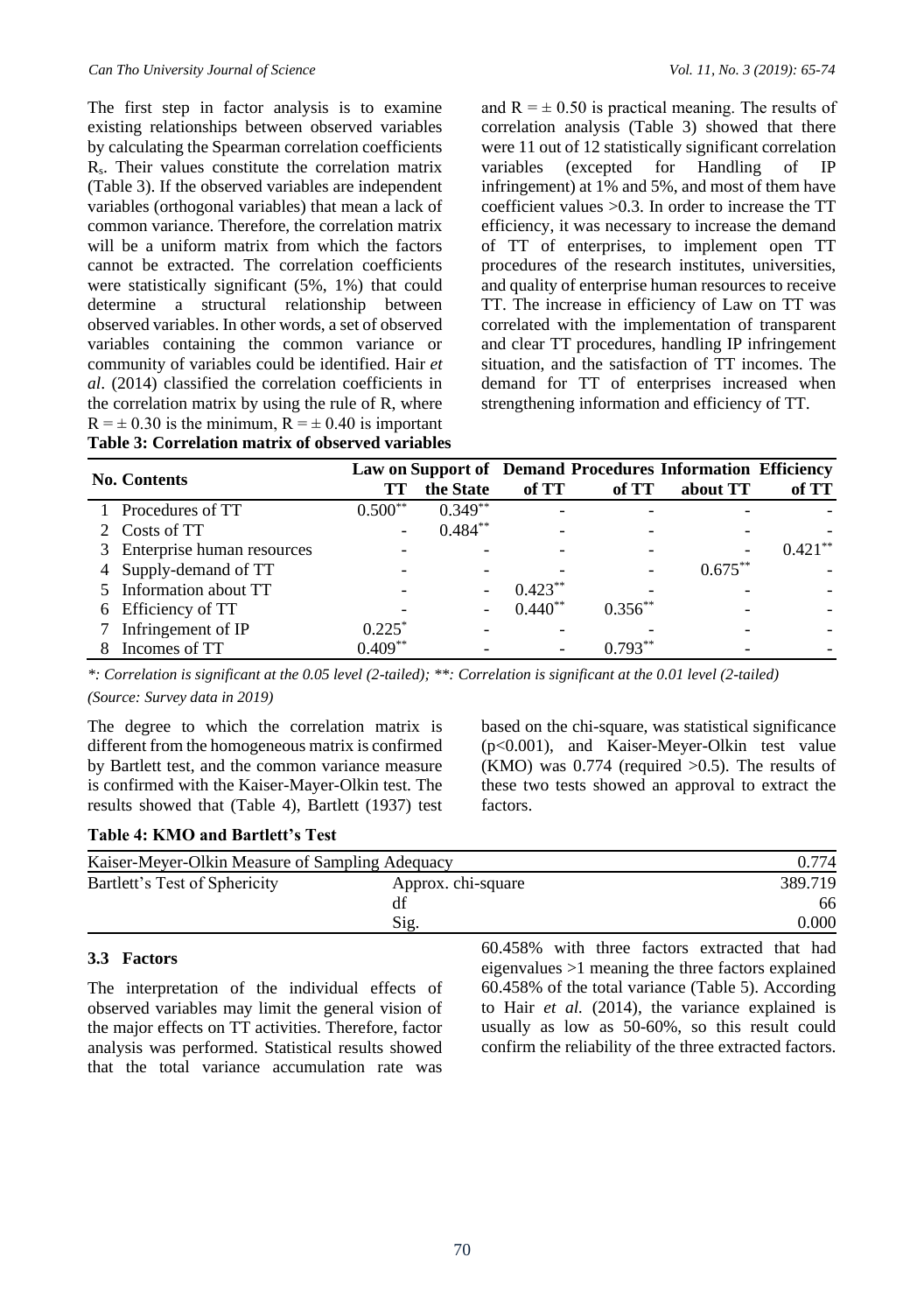|                |                            |              |         |              | <b>Extraction sum of squared</b> |              | <b>Rotation sum of squared</b> |          |              |  |
|----------------|----------------------------|--------------|---------|--------------|----------------------------------|--------------|--------------------------------|----------|--------------|--|
|                | <b>Initial Eigenvalues</b> |              |         |              | loadings $(*)$                   |              | loadings                       |          |              |  |
| Comp.          | <b>Total</b>               | % of Cumula- |         | <b>Total</b> |                                  | % of Cumula- |                                |          | % of Cumula- |  |
|                |                            | variance     | tive %  |              | variance                         | tive %       | <b>Total</b>                   | variance | tive %       |  |
| 1              | 4.770                      | 39.753       | 39.753  | 4.770        | 39.753                           | 39.753       | 2.885                          | 24.039   | 24.039       |  |
| $\overline{2}$ | 1.336                      | 11.137       | 50.890  | 1.336        | 11.137                           | 50.890       | 2.654                          | 22.119   | 46.158       |  |
| 3              | 1.148                      | 9.568        | 60.458  | 1.148        | 9.568                            | 60.458       | 1.716                          | 14.300   | 60.458       |  |
| 4              | 0.942                      | 7.847        | 68.305  |              |                                  |              |                                |          |              |  |
| 5              | 0.861                      | 7.177        | 75.482  |              |                                  |              |                                |          |              |  |
| 6              | 0.750                      | 6.253        | 81.735  |              |                                  |              |                                |          |              |  |
| 7              | 0.582                      | 4.850        | 86.586  |              |                                  |              |                                |          |              |  |
| 8              | 0.536                      | 4.469        | 91.054  |              |                                  |              |                                |          |              |  |
| 9              | 0.397                      | 3.311        | 94.366  |              |                                  |              |                                |          |              |  |
| 10             | 0.316                      | 2.635        | 97.001  |              |                                  |              |                                |          |              |  |
| 11             | 0.230                      | 1.915        | 98.916  |              |                                  |              |                                |          |              |  |
| 12             | 0.130                      | 1.084        | 100.000 |              |                                  |              |                                |          |              |  |

#### **Table 5: Total variance explained**

*(\*): Extraction method: Principal Component Analysis*

#### **Table 6: Rotated component matrix**

|     |                             | <b>Component</b> |       |       |  |  |  |
|-----|-----------------------------|------------------|-------|-------|--|--|--|
| No. | Initial observed variables  |                  |       | 3     |  |  |  |
|     | Law on TT                   | 0.596            |       |       |  |  |  |
| 2   | Procedures of TT            | 0.880            |       |       |  |  |  |
| 3   | Incomes of TT               | 0.851            |       |       |  |  |  |
| 4   | Supply-demand of TT         |                  | 0.732 |       |  |  |  |
| 5   | Information about TT        |                  | 0.728 |       |  |  |  |
| 6   | Costs of TT                 |                  | 0.814 |       |  |  |  |
|     | Enterprise human resources  |                  | 0.664 |       |  |  |  |
| 8   | Demand of TT                |                  |       | 0.506 |  |  |  |
| 9   | Efficiency of TT            |                  |       | 0.514 |  |  |  |
| 10  | Handling of IP infringement |                  |       | 0.783 |  |  |  |

The factor loadings were all >0.5 indicating that the observed variables were statistically significant (Hair *et al*., 2104), and there were a total of 10 observed variables that formed three factors (Table 6). The two observed variables Support of State and Infringement of IP was removed after factor rotation because they were not the same type of response to other observed variables to combine into factors (eigenvalue  $<$ 1, factor loading  $<$ 0.5).

The first factor was the most important factor (eigenvalue was 4.77 explained 39.75% variance) formed from the observed variables that were Law on TT, Procedures of TT, and Incomes of TT. This factor could be named *State governance*. State governance is the management of all resources (legal, regulatory, infrastructures, human resources, etc.) to serve socio-economic development (Huther and Shah, 1998). Within the scope of this research, it referred to the role of the State in TT activities. State governance plays an important role in providing long-term orientation for TT ensuring that resources for the TT are adequate. However, the current management of TT activities still has many

shortcomings possibly related to the encouragement and rewarding of human resources to participate in TT of research institutes, universities, and research centers, lack of engagement effectiveness, combination, coordination, and implementation of TT, etc. Leaders with a vision and political commitment to TT can contribute to improving the relationship between related parties in TT activities. The coordination between research units and management agencies and the participation of enterprises in the development of TT policies and strategies that need improving. The State has supplemented and revised many legal foundations for TT activities through the Law on TT 2017 (Vietnam National Assembly, 2017) and established many organizations to participate in directing and supporting S&T development. Advances in developing a modern institutional framework for TT need to be continued and have a realistic, timely, and transparent assessment process. The assessment results will help to improve policy making and introduce tangible economic and social benefits of TT to contribute to the sustainable development of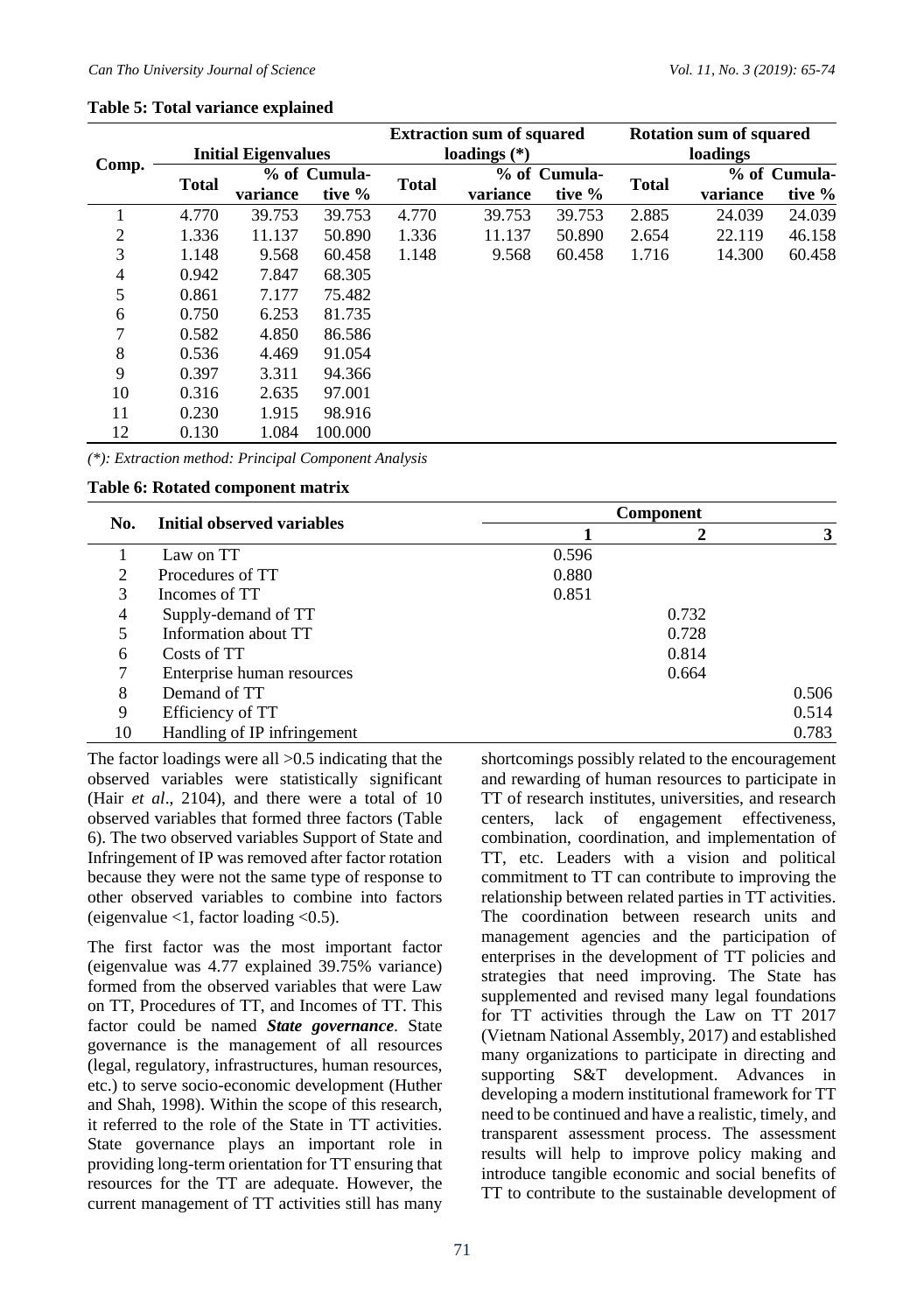the MD. According to Thu Hang (2019), the Government has advocated that the process of preparing and developing a national development strategy for the next 10 years that requires to have a breakthrough policy mechanism for S&T. It can not be S&T that is considered a top national policy, but budget investment is decreasing, the investment rate of GDP decreased gradually from 1.8 to 1.4%, only 1/3, 1/4 of other countries. Without a breakthrough in S&T, it will surely be difficult for Vietnam to catch up with Asian countries in economic development. Regarding to the incomes of TT, the Law on TT 2006 regulated the collective or individual that creates a technology is entitled to between 25% to 35% of the proceeds from the contract on the TT (Vietnam National Assembly, 2006). However, the Law on TT 2017 did not assign the sharing incomes from the TT created with the State budget funds, so the research units should pay attention to that in order to encourage scientists to participate in the TT.

In order to enhance the effectiveness of State governance in TT activities some solutions may be noted, such as training on knowledge and TT in the education system, building and strengthening a culture of entrepreneurship, thereby, it is possible to mobilize the public to pay more attention to the TT. Research institutes, universities, and research centers need to organize a TT office to manage TT activities and promote the commercialization of research products. The TT motivation for researchers through reward regulations should be created to encourage researchers with new ideas of study, and having a desire to get TT achievements. Short and long term strategies and plans for TT activities should be made and created systematic technology management levels. Supporting finance for S&T and TT activities and simplifying financial procedures should be considered.

The second factor was explored from the observed variables such as Supply-demand of TT, Information about TT, Costs of TT, and Enterprise human resources. This factor could be named *Commercialization*. Nazary (2010) defined that the process of commercialization is to transfer knowledge and technology from research institutions to existing industries or businesses. Commercializing new technology products, processes or services based on meeting current market needs and/or creating new demands in the market and meeting market demand that can be efforts to transfer research results into new products and services and successful marketing. To be able to commercialize research products, the universities need to have an entrepreneurship orientation

through the formation of its startup type to sell technology products to businesses or consumers. Decision 844/QĐ-TTg dated on 18/5/2016 of the Government approving the "Project to support the national creative entrepreneurship ecosystem to 2025" has introduced the concept of startup business as a new business type that can be able to grow fast and apply technology (Nguyen Minh Hong, 2019). This is an advantage for TT activities. Market research and market analysis need to be conducted to determine the demand and supply of TT that can help to penetrate the market and establish business relationships through information networks, and also to know the potential and ability of human resources to use new technologies of the enterprises. Startups can benefit from interaction with businesses and university lecturers, and students in university technology incubators. In addition, licensed startups with commercialization of research results may make other business investments to develop products or services (Bercovitz and Feldman, 2006). Currently, one of the most difficult tasks is technology pricing. The transferor and transferee should consult with experts in this field as well as information on the market to have got the most suitable price in TT. In addition, solutions to streamline production and technological innovation of enterprises in the production process can help to reduce TT costs and increase productivity and product quality.

Some solutions may be proposed to develop commercialization of scientific research products such as to organize a good network of relations between the research institutes, universities and research centers with enterprises and investors to facilitate the commercialization of research results; advise and support knowledge of TT for businesses to have the ability to recognize the opportunities of the market and the motivation to invest in new technologies; enhance knowledge of technology pricing methods to facilitate harmonization of benefits between the transferor and the transferee; and with the advantages of agriculture in the MD businesses should be encouraged to invest in commercialization of technology in agriculture.

The third factor was formed from observed variables such as Demand of TT, Efficiency of TT, and Handling of IP infringement. It was possible to name this factor as *Satisfaction* that means the demand for TT is implemented effectively and legally protected. The demand for TT of enterprises and TT efficiency has shown through the development of TT services in recent years. Nguyen Dinh Phuc *et al*., (2017) reported on the survey results of Ministry of S&T in the period of 2006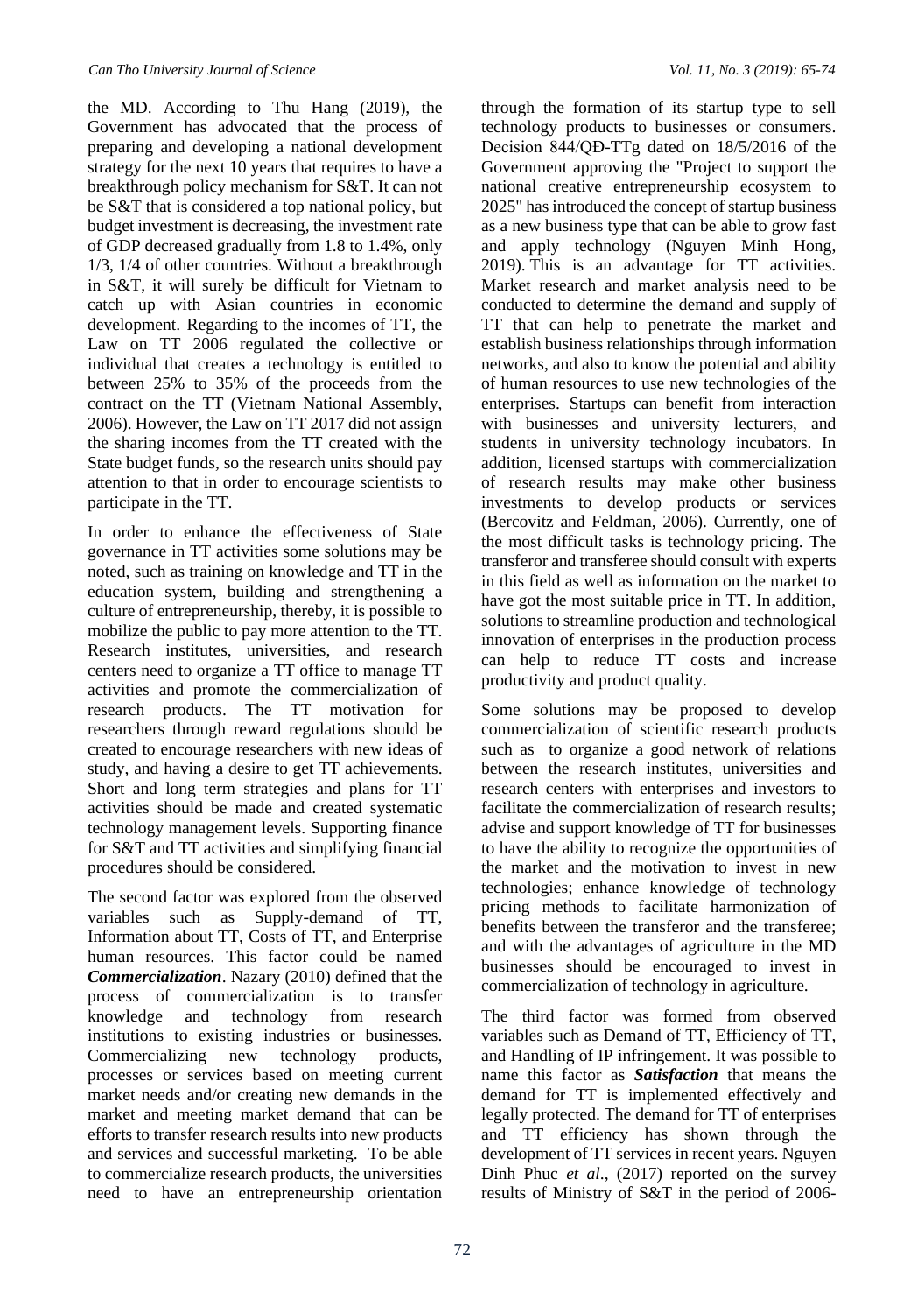2016, in which 200 investigated enterprises who had TT activities 87.5% said that there was a need for at least one (or many) TT services (consultancy, brokerage, promotion; evaluation, pricing, and appraisal). Survey results with the owners, technology authors also showed that up to 89.0% of respondents needed support from TT service providers. Thus, it can be seen that the demand for TT was huge. However, the State management of TT also faced many difficulties such as managing technology inspection, technology pricing; lack of support activities on technology assessment and warning; the linkage between TT service providers and with management agencies was not closed; lack of human resources to manage and develop TT services; lack of appropriate sanctions for infringement of TT services; not ensuring IP of technology owners. Besides, the management of TT services still faced many legal barriers; lack of effective channels for resolving disputes related to TT; lack of legal guarantee for entities participating in TT; Law on IP relating to the TT is being applied, but it has not really come to life.

In order to ensure the satisfaction between the technology offers and receivers in TT activities, some solutions may be suggested, such as strengthening technological innovation research for enterprises to increase efficiency of TT, and application of effective Law on TT in dealing with infringement of IP issues.

#### **4 CONCLUSIONS AND POLICY IMPLEMENTATIONS**

The research results showed that the status quo of TT activities in the MD was evaluated mainly at medium level due to many existing limitations. These were mainly organization and management of TT and awareness of enterprises in TT. There were three potential factors that impacted TT activities in the MD such as State governance, Commercialization, and Satisfaction, in which the State governance was the most influential factor. To help the TT activities become more effective some policy implementation should be concerned, such as there is a policy to prioritize TT in the field of technology 4.0 consistent with the current production and climate change conditions. The commercialization of technological products from scientific research results should be encouraged and promoted. Funding to develop scientific research results with potential for TT need to prioritize. The specific methods and regulations on technology pricing to increase the effectiveness of the commercialization of scientific and technological products should be developed. It needs to have an effective sanction to prevent infringement of IPR in

TT. Finally the administrative procedures should be simplified to avoid costs for businesses in TT activities.

#### **5 ACKNOWLEDGMENTS**

We would like to send thanks to Vietnamese-European Knowledge and Technology Transfer Education Consortium (VETEC) project, Erasmus+ (2017-2019) for providing knowledge of the TT through effective training courses that make premise of this research.

#### **REFERENCES**

- Bao Lam, 2018. TechDemo 2018: Promote application and technology transfer activities. Accessed on 12 May 2019. Available from [https://bao](https://baomoi.com/techdemo-2018-thuc-day-hoat-dong-ung-dung-chuyen-giao-cong-nghe/c/28043551.epi)[moi.com/techdemo-2018-thuc-day-hoat-dong-ung](https://baomoi.com/techdemo-2018-thuc-day-hoat-dong-ung-dung-chuyen-giao-cong-nghe/c/28043551.epi)[dung-chuyen-giao-cong-nghe/c/28043551.epi](https://baomoi.com/techdemo-2018-thuc-day-hoat-dong-ung-dung-chuyen-giao-cong-nghe/c/28043551.epi) (in Vietnamese).
- Bartlett, M. S., 1937. The statistical conception of mental factors. British Journal of Psychology. 28(1): 97-104.
- Bercovitz, J. and Feldman, M., 2006. Entrepreneurial universities and technology transfer: A conceptual framework for understanding knowledge-based economic development. Journal of Technology Transfer. 31(1): 175–188.
- Hair, J.F, Black, W.C., Babin, B.J. and Anderson, R.E., 2014. Multivariate data analysis. 7th ed. Edinburgh Gate Harlow Essex CM20 2JE, 734 pages.
- Hanh Nguyen, 2017. Innovating state management of technology transfer. Accessed on 12 May 12 2019. Available from https://hanoimoi.com.vn/Tintuc/Khoa-hoc/872046/doi-moi-quan-ly-nha-nuoc-vechuyen-giao-cong-nghe (in Vietnamese).
- [Hinton,](https://www.researchgate.net/scientific-contributions/66567204_Perry_R_Hinton) P. R, [Brownlow,](https://www.researchgate.net/profile/Charlotte_Brownlow) C.[, Mcmurray,](https://www.researchgate.net/profile/Isabella_Mcmurray) I. and [Cozens,](https://www.researchgate.net/scientific-contributions/60827028_Bob_Cozens) B., 2004. SPSS explained. Publisher Routledge, 400 pages.
- Hogg, R.V. and Tanis, E.A., 1983. Probability and statistical inference. 2nd Edition. New York Macmillan Publishing, 533 pages.
- Hong Dang, 2018. Promote the application of technology in agricultural production in the Mekong Delta. Accessed on 8 May 2019. Available fro[m https://ba](https://baomoi.com/thuc-day-ung-dung-cong-nghe-trong-san-xuat-nong-nghiep-vung-dong-bang-song-cuu-long/c/26174343.epi)[omoi.com/thuc-day-ung-dung-cong-nghe-trong-san](https://baomoi.com/thuc-day-ung-dung-cong-nghe-trong-san-xuat-nong-nghiep-vung-dong-bang-song-cuu-long/c/26174343.epi)[xuat-nong-nghiep-vung-dong-bang-song-cuu](https://baomoi.com/thuc-day-ung-dung-cong-nghe-trong-san-xuat-nong-nghiep-vung-dong-bang-song-cuu-long/c/26174343.epi)[long/c/26174343.epi](https://baomoi.com/thuc-day-ung-dung-cong-nghe-trong-san-xuat-nong-nghiep-vung-dong-bang-song-cuu-long/c/26174343.epi) (in Vietnamese).
- Huther, J., Shah, A., 1998. Applying a simple measure of good governance to the debate on fiscal decentralization. Policy Research Working Paper 1894, Washington, D.C.: World Bank, 37 pages.
- Jun, Y., Ji, I., 2016. Demand-pull technology transfer and needs-articulation of users: A preliminary study. Procedia Computer Science. 91: 287-295.
- Kieu Anh, 2010. Building high quality agriculture in the Mekong Delta. Accessed on 2 May 2019. Available fro[m http://nhandan.com.vn/xahoi/item/4653402-](http://nhandan.com.vn/xahoi/item/4653402-.html) [.html](http://nhandan.com.vn/xahoi/item/4653402-.html) (in Vietnamese).
- Vietnam National Assembly, 2006. Law No. 80/2006/QH11, dated on 29 November 2006. Law